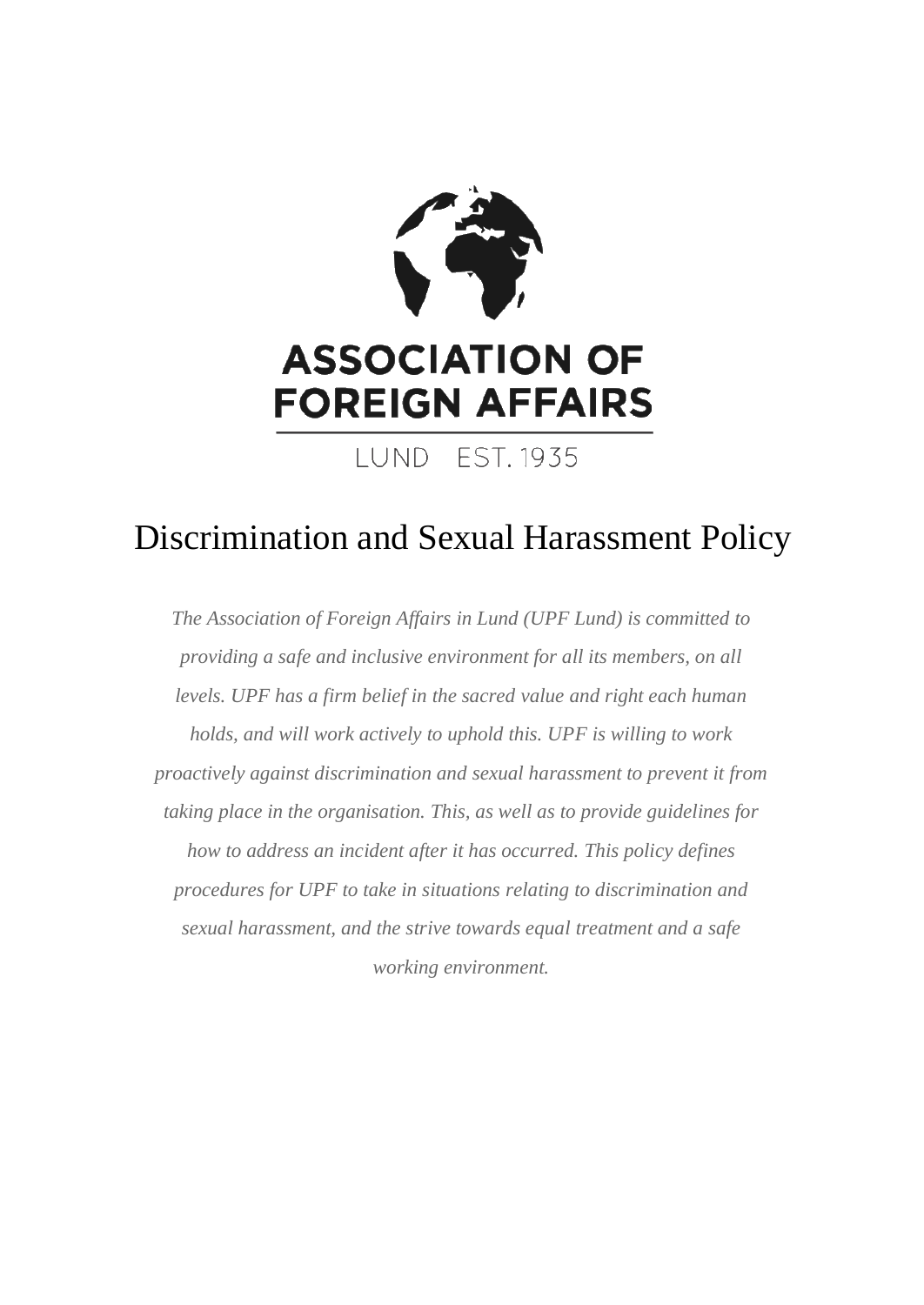# **CONTENT**

|    | <b>PURPOSE</b>                                                                                                                                                                           | $\mathbf{1}$   |
|----|------------------------------------------------------------------------------------------------------------------------------------------------------------------------------------------|----------------|
| 1. | <b>VISIONS</b>                                                                                                                                                                           | $\overline{2}$ |
|    | 2. DEFINITIONS                                                                                                                                                                           | 2              |
|    | 3. PRE-EMPTIVE STEPS                                                                                                                                                                     | $\overline{4}$ |
|    | 4. STEPS TO FOLLOW IF YOU EXPERIENCED OR WITNESSED<br><b>DISCRIMINATION OR SEXUAL HARASSMENT WITHIN THE</b><br>ASSOCIATION, OR BY REPRESENTATIVES OF<br><b>THE</b><br><b>ASSOCIATION</b> | $\overline{4}$ |
|    | 5. FOLLOWING ALLEGATIONS OF SEXUAL HARASSMENT<br>OR DISCRIMINATION, AT LEAST THE FOLLOWING STEPS<br><b>MUST BE TAKEN</b>                                                                 | 5              |
|    | 6. POTENTIAL SANCTIONS FOLLOWING A SEXUAL<br><b>HARASSMENT OR DISCRIMINATION INCIDENT</b>                                                                                                | 6              |
| 7. | RULES OF CONDUCT REGARDING ALLEGATIONS OF<br><b>DISCRIMINATION OR SEXUAL HARASSMENT</b>                                                                                                  | 7              |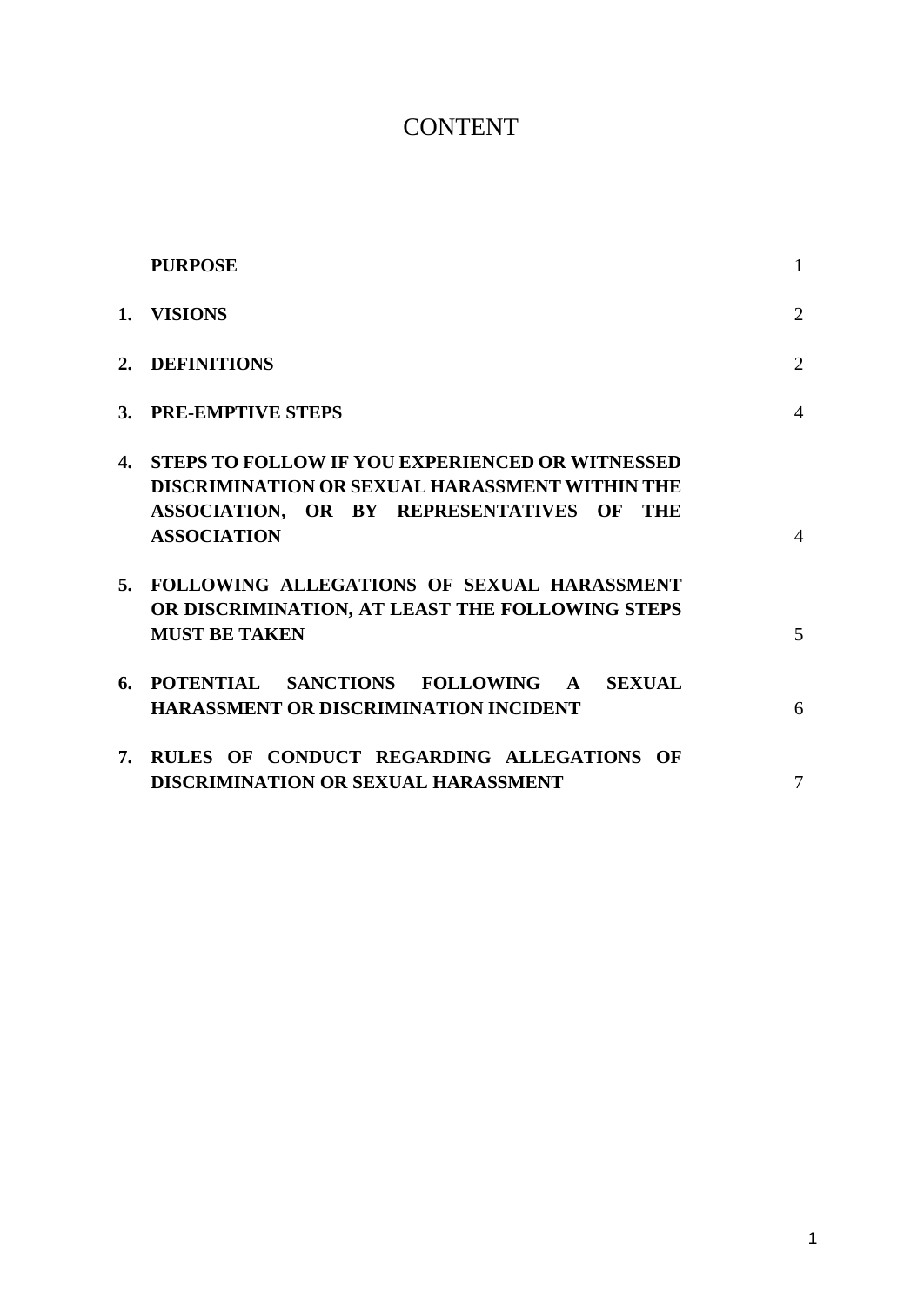#### **PURPOSE**

The Association of Foreign Affairs in Lund (UPF) does not tolerate acts of sexual harassment or discrimination of any kind, and strives toward an open and inclusive environment in the association. UPF recognizes the need and its responsibility to work proactively to hinder harmful incidents from occurring at UPF activities and events as well as provide guidelines for how to address an incident after it has occurred, in order to create a safe and inclusive environment for all its members. The purpose of this policy is to provide guidelines for UPF to use in situations relating to sexual harassment and discrimination, as well as reassurance of equal treatment by helping the board and members to work preemptively.

#### **1. VISIONS**

The association strives to create a safe environment for everyone, and make sure that everyone feels welcome. To achieve this the association shall work actively with inclusion, diversity and representation.

- 1.1 Diversity and equality should be actively strived for and considered an asset for the association.
- 1.2 Representatives of the association shall strive to create a safe environment for everyone, and make sure everyone feels welcome.
- 1.3 Representatives of the association shall encourage diversity and equality within the association, among members and trustees.
- 1.4 Broad representation shall be considered important and kept in mind throughout the operations.
	- 1.4.1 The association's representatives and members strive to consider the importance of diversity and representation for all parts of our operations.
	- 1.4.2 Each committee shall keep in mind to present topics that represent a broad perspective of the world and keep broad representation in mind within their operations.

#### **2. DEFINITIONS**

- 2.1 Discrimination
	- 2.1.1 Discrimination will here be defined as any action by an individual or a group that is to put another individual or group in to a disadvantadge based on the grounds of discrimination listed below.
	- 2.1.2 If an individual, or a group, attempts to justify an act of discrimination on the basis of their own belonging to a ground of discrimination, the act will not be protected by this policy.
- 2.2 Direct & indirect discrimination
	- 2.2.1 Direct discrimination entails that the individual is discriminated through active choices or actions made by another individual, by a group or by society.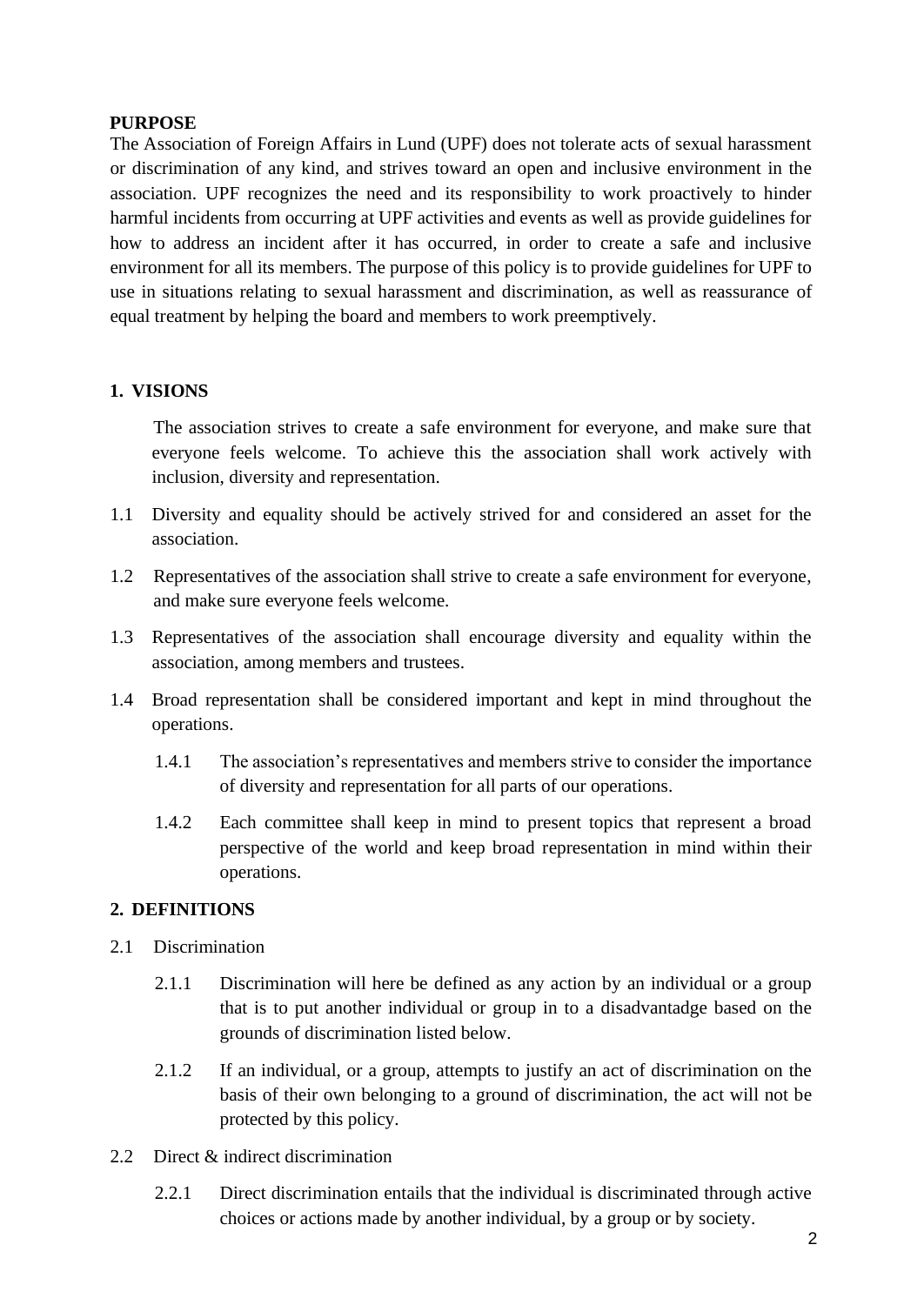- 2.2.2 Indirect discrimination entails that an individual is discriminated by a criteria, a regulation, an action, et cetera, that at first glance seems to be neutral but later turns out to be discriminating or to favour discriminatorial behaviour.
- 2.3 Grounds of discrimination
	- 2.3.1 Gender, gender transgressing identities or expressions: The individual's gender identification, whether it is man, woman, neither or somewhere in between, along with the individual's visual attributes of belonging to one of the genders or several of them.
	- 2.3.2 Sexual orientation: People who identify with one or more of the LGBTQ+ groups.
	- 2.3.3 Socioeconomic background: The individual's economical and/or personal background from their childhood or earlier life experiences.
	- 2.3.4 Ethnicity: The individual's national or ethnical background, skin colour or similar circumstances.
	- 2.3.5 Disability: The individual has lasting physical, psychological and/or mental limitations of the individual's functional ability as a consequence of an injury or illness from birth, that has occurred thereafter, or that might be expected to occur.
	- 2.3.6 Religious/spiritual conviction: Belonging to a specific religious/spiritual group or the individual's personal beliefs.
	- 2.3.7 Age
	- 2.3.8 Political conviction: The individual's political opinions and standpoints.
- 2.4 Sexual Harassment is defined as unwelcome sexual advances, requests for sexual favors, and other verbal or physical conduct of a sexual nature actions, including but not limited to the following
	- 2.4.1 Pressuring someone to participate in sexual acts to which they do not consent, or to which they cannot consent.
	- 2.4.2 Unwelcome physical contact.
	- 2.4.3 Unwelcome comments or actions of a sexual nature.
	- 2.4.4 Sexual pranks, or repeated sexual teasing, jokes, or innuendo.
	- 2.4.5 Spreading rumours or commenting on a person's sex life, sexuality, or appearance.
	- 2.4.6 Repeatedly asking a person to socialize when the person has indicated disinterest.
	- 2.4.7 Staring or leering.
	- 2.4.8 Displaying pornographic or sexually explicit material.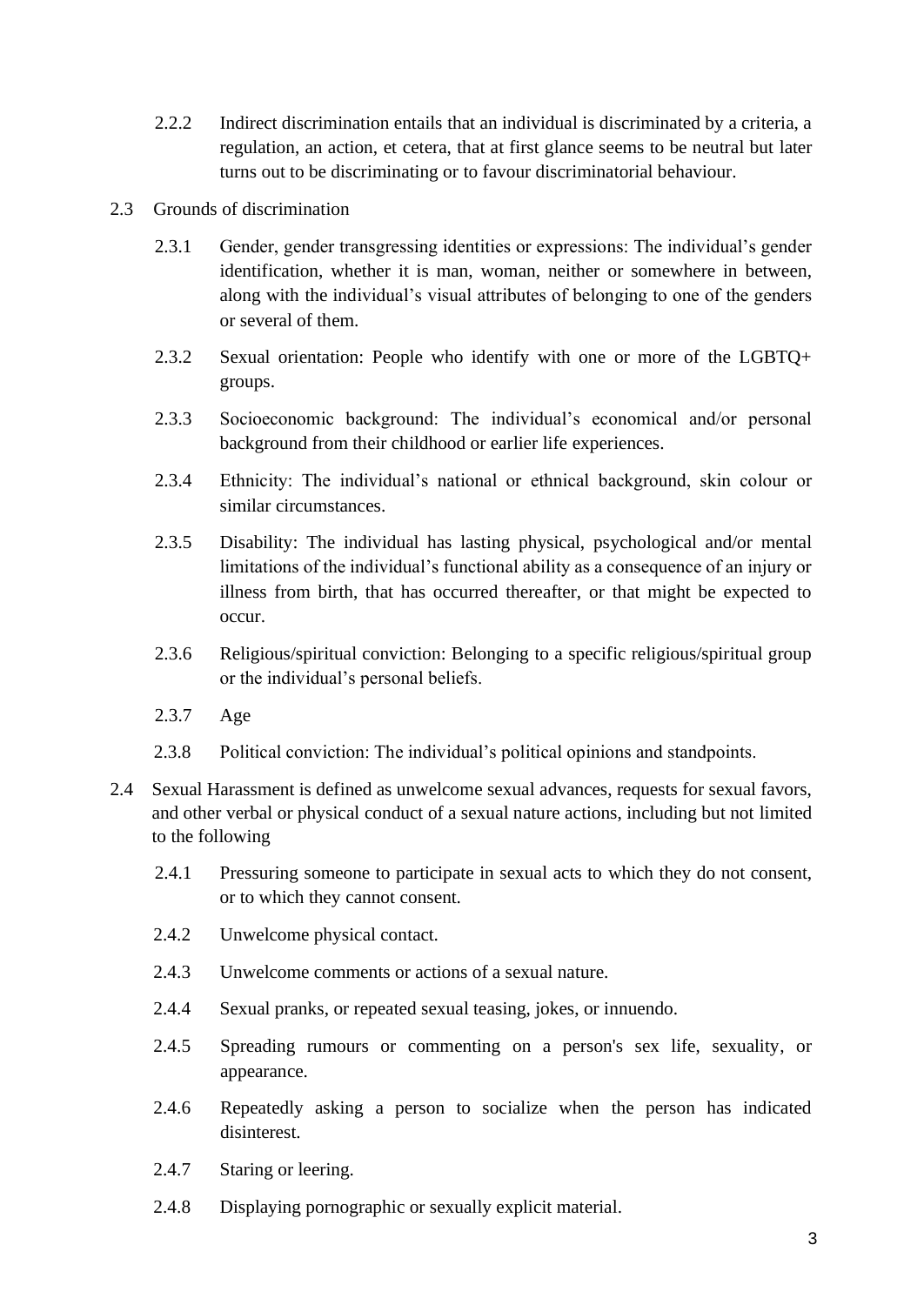2.5 Culture of Silence: Culture of silence is defined as a behavior of a group of people who do not mention, discuss or admit a certain problem or topic, through a spoken or unspoken consensus.

#### **3. PRE-EMPTIVE STEPS**

- 3.1 At the beginning of each board year, two "Discrimination and Sexual harassment Contacts" (DSCs) should be chosen. One person should be a board member and the other person should be an active member. Their contact information should be available on the association's website.
	- 3.1.1 The contact persons should be given an email address each, once they are elected. Through this email, members can report incidents, complaints and/or concerns related to the content of this policy.
	- 3.1.2 The contact persons should be available at the office once a month on a specific time.
	- 3.1.3 The contact persons are responsible for providing information about this policy and for providing their contact information to members of the association.
	- 3.1.4 The association should always aim to have at least one of the contacts present and available at all major and social events where alcohol is available. This person should be contactable and not drunk.
	- 3.1.5 The contacts shall delete the content of their email inboxes at the end of the board year.
- 3.2 The President & Vice President must inform the Board of the content of this policy at the beginning of each board year. Board members who are also committee heads, must inform their active members about this policy at the same time.
- 3.3 Information about this policy and contact persons should be stated, in written form, in connection to every UPF social event.
- 3.4 Counteracting a culture of silence.
	- 3.4.1 The association shall actively work to counteract and prevent all tendencies of culture of silence, the board has particular responsibility for this.
	- 3.4.2 Representatives shall strive to speak up in a situation of sexual harassment or discrimination, even if they are not the subject of the incident.
	- 3.4.3 Representatives shall actively encourage all members to do the same.

## **4. STEPS TO FOLLOW IF YOU EXPERIENCED OR WITNESSED DISCRIMINATION OR SEXUAL HARASSMENT WITHIN THE ASSOCIATION, OR BY REPRESENTATIVES OF THE ASSOCIATION**

- 4.1 Reach out to the Discrimination  $&$  Sexual harassment Contact(s).
- 4.2 If not comfortable with contacting the contact(s):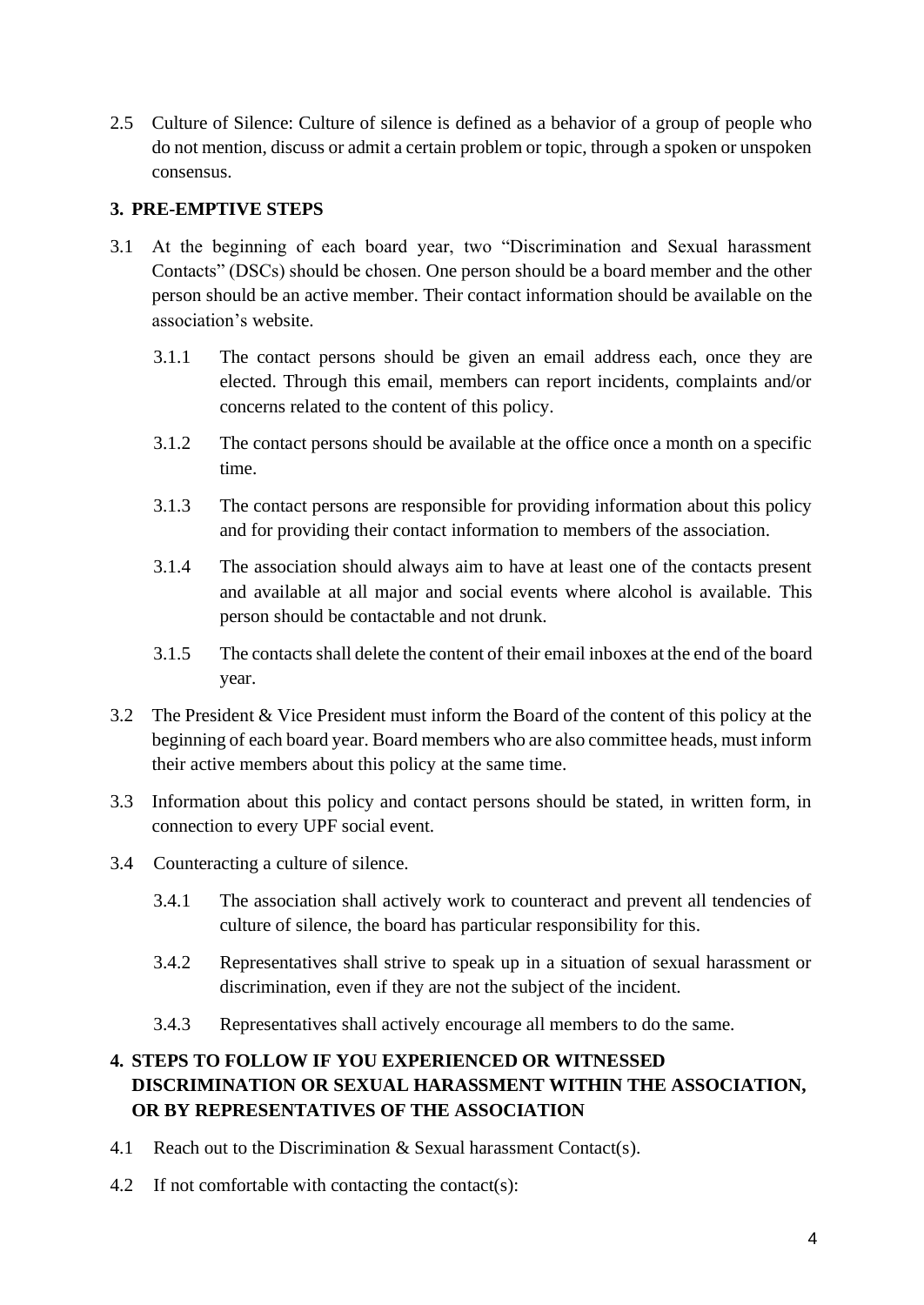Contact the President at [president@upflund.se](mailto:president@upflund.se)

and/or the Vice President at [vice.president@upflund.se](mailto:vice.president@upflund.se)

Contact the Crisis Group at [crisis@upflund.se](mailto:crisis@upflund.se)

Contact another Board Member, email addresses can be found on [www.upflund.se](http://www.upflund.se/) 

4.3 If the individual does not feel that their claim is taken seriously by the association, they should contact AF at verksamhetschef@af.lu.se

#### **5. FOLLOWING ALLEGATIONS OF SEXUAL HARASSMENT OR DISCRIMINATION, AT LEAST THE FOLLOWING STEPS MUST BE TAKEN**

- 5.1 The contact(s) should take decisions in agreement with the individual raising allegations. If it seems that a crime has been committed, the contact(s) should encourage the individual to report the incident to the police, but the contact(s) is not supposed to report the incident themself. The contacts can always contact the crisis group and/or presidents if they need support.
- 5.2 The contact(s) should always carry out their work with the highest degree of discretion possible, especially concerning the identities of the person bringing allegations, and the person subject to allegations.
- 5.3 If the incident is deemed by the contact(s) as something that could cause a crisis for the association, the crisis group are to be involved and informed about the situation
- 5.4 If the incident results in a crisis for the association, the crisis group is responsible for handling the crisis, but in understanding with the contact(s). The contact(s) should still be the source of communication for the person raising allegations.
- 5.5 The contact person(s) should offer a meeting with the person bringing the allegation.
	- 5.5.1 At this meeting, the contact person(s) will meet the person who has come forward, potentially together with a support person of their choice. The composition of people attending can be adjusted to what the person bringing the allegation feels comfortable with, for example including the crisis group and/or presidents.
	- 5.5.2 If the individual bringing the allegation does not want to meet, the contact(s) is to proceed in accordance with this policy based on the information provided by the person who brings the allegation.
- 5.6 The contact(s) preferably meet with, or at the very least communicate with the person(s) who has been accused of discrimination.
	- 5.6.1 At the meeting the contact(s) and preferably the crisis group (and/or presidents, if deemed necessary), will meet the accused individual(s), potentially with a support person of the individual's choice. The composition of people attending can be adjusted to what the individual(s) accused feels comfortable with.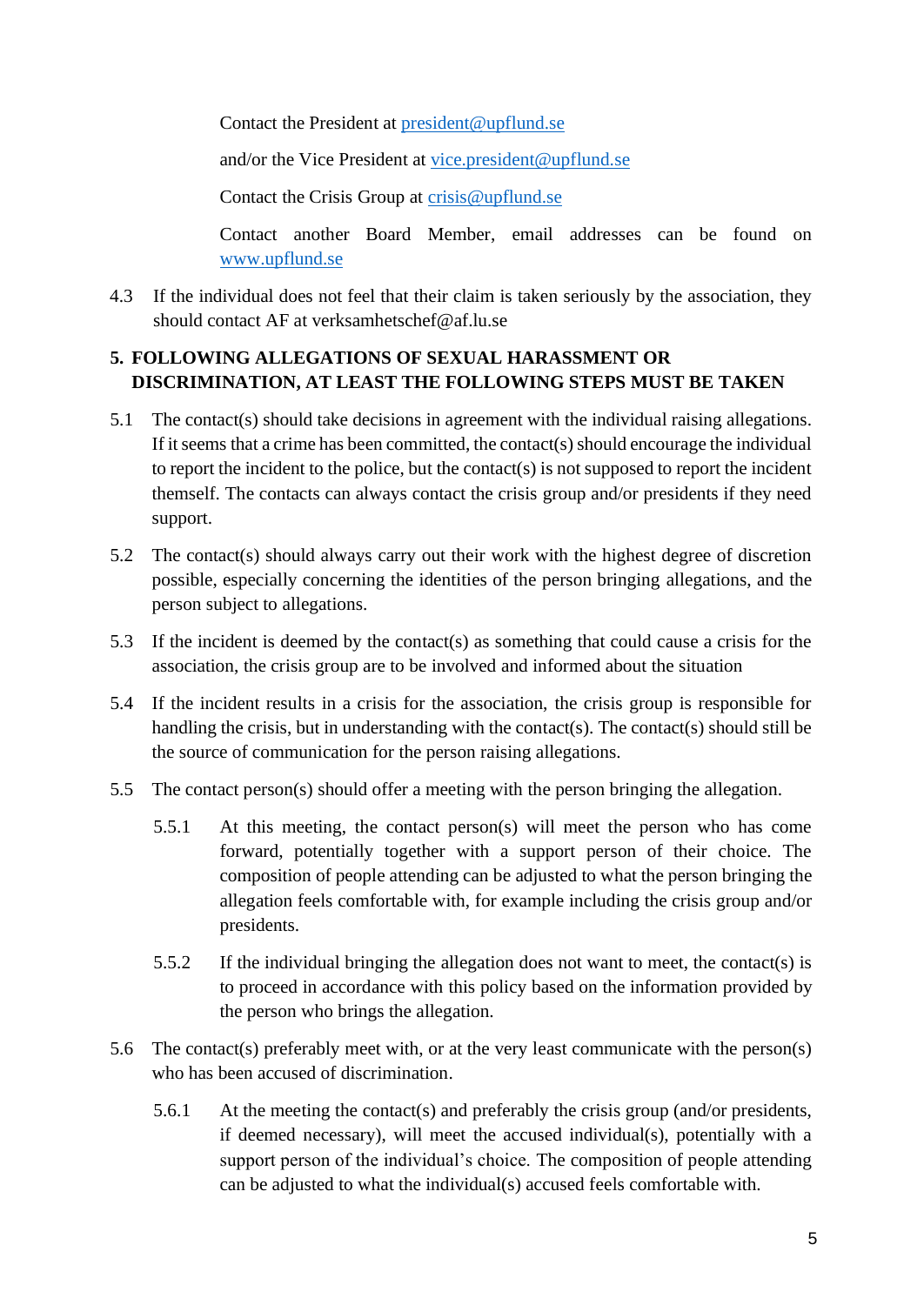- 5.6.2 If the individual accused does not want to communicate and/or meet, the contact(s) is to proceed in accordance with this policy based on the information provided by the person who brings the allegation.
- 5.7 Following these meetings and/or communication, the contact(s) should try to establish what has happened, and based on this decide which of the sanctions outlined below should be taken. This can be done together with the crisis group and/or presidents if deemed necessary.

## **6. POTENTIAL SANCTIONS FOLLOWING A SEXUAL HARASSMENT OR DISCRIMINATION INCIDENT**

- 6.1 The crisis group, together with the presidents, have the authority to take the following measures on behalf of the board until the next board meeting if the situation is deemed acute. All these decisions taken can be overruled by the board at the next meeting, where the crisis group and the presidents are to present an evaluation of the situation and a suggestion on for how long possible sanctions should be upheld.
	- 6.1.1 Removal from a position of responsibility within a committee.
	- 6.1.2 Removal from participation in a committee, a particular subgroup of a committee, or removal from all committee work.
	- 6.1.3 Prohibition from participating in certain or all UPF events.
- 6.2 If the allegation of discrimination or sexual harassment brought by the contact(s) to the crisis group and/or presidents is deemed mild and does not require removal or prohibition of participation, the following measures shall be applied:
	- Make sure the person accused understands what in their behavior was considered offensive and apologizes.
	- Following this sanction, a discussion of further sanctions does not have to be initiated at the next board meeting.
- 6.3 Exclusion from the association should be considered the most severe sanction. If exclusion is not considered appropriate, the board can decide on the following sanctions:
	- Give a warning to the accused person(s) and point out that if this would be repeated or similar incidents would occur again more severe sanctions will be taken, with the possibility of exclusion.
	- Being prohibited to be active in one or several committees and events.
	- A temporary suspension of the amount of time the board sees fit.
- 6.4 If exclusion is considered the appropriate measure, the crisis group and the presidents must initiate a discussion at a board meeting about excluding the accused person.

According to 2.13 § of the association's Statutes, a member can only be excluded through a board decision or a decision at a higher instance.